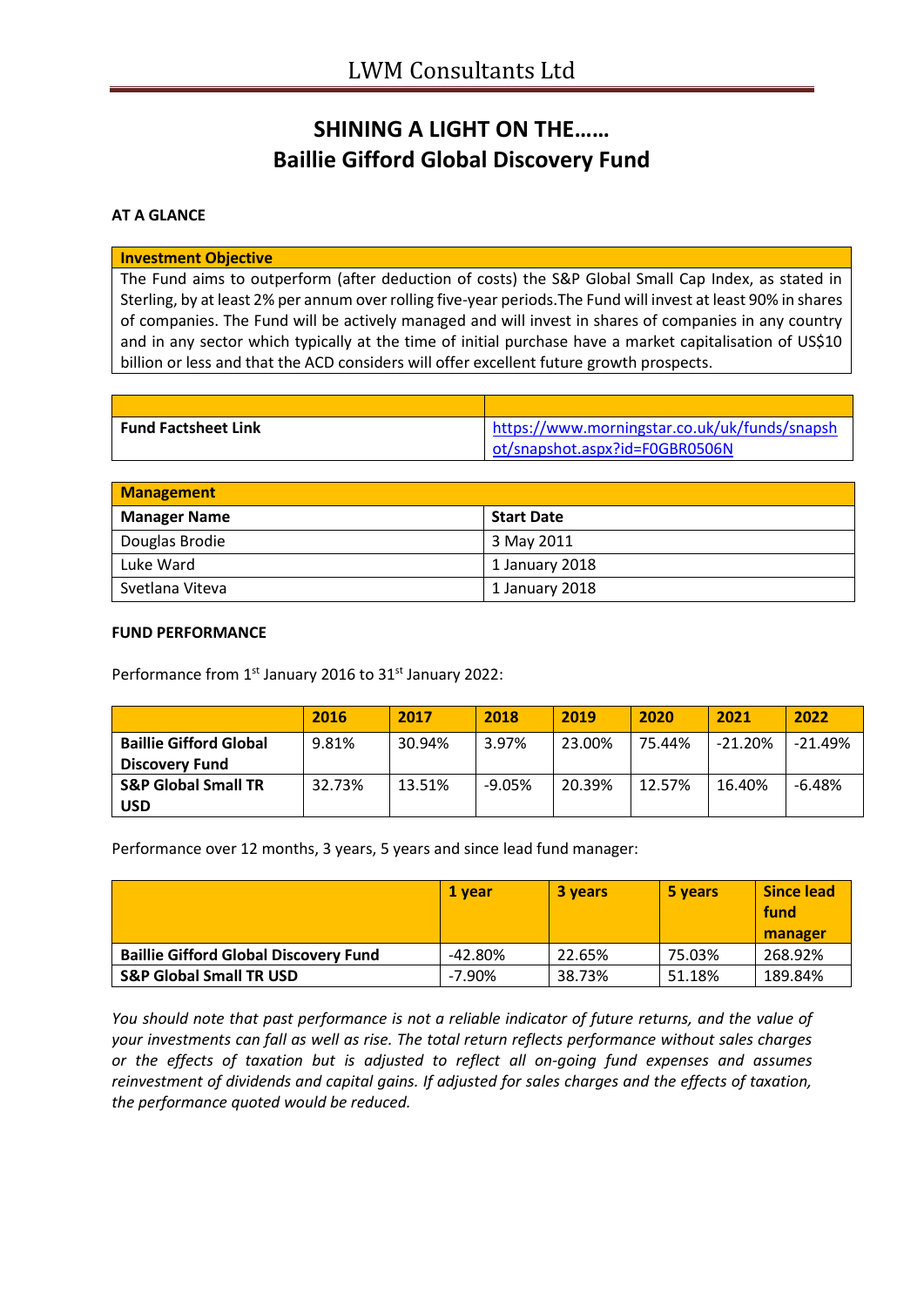| <b>Tracking</b><br><b>Error</b> | <b>Information   Active</b><br><b>Ratio</b> | <b>Share</b> | <b>Upside</b><br><b>Capture</b><br><b>Ratio</b> | <b>Downside</b><br><b>Capture</b><br><b>Ratio</b> | <b>Batting</b><br><b>Average</b> | <b>Beta</b> | <b>Alpha</b> | <b>Equity</b><br><b>Style</b> |
|---------------------------------|---------------------------------------------|--------------|-------------------------------------------------|---------------------------------------------------|----------------------------------|-------------|--------------|-------------------------------|
| 22.20                           | $-0.20$                                     |              | 119.92                                          | 151.55                                            | 52.78                            | 1.03        | $-0.77$      | Growth<br>Mid                 |

| <b>Volatility Measurements</b> |        |  |
|--------------------------------|--------|--|
| 3-Yr Std Dev (volatility)      | 28.52% |  |
| 3-Yr Mean Return (average)     | 7.04%  |  |

| <b>Investment Style Details</b> |        |  |
|---------------------------------|--------|--|
| Giant                           | 7.30%  |  |
| Large                           | 14.02% |  |
| Medium                          | 32.05% |  |
| Small                           | 35.42% |  |
| Micro                           | 10.44% |  |

| Top 5 Holdings - 110 Equity Holdings |                           |       |  |  |
|--------------------------------------|---------------------------|-------|--|--|
| Alnylam Pharmaceuticals Inc          | Healthcare                | 5.52% |  |  |
| Tesla Inc                            | <b>Consumer Cyclical</b>  | 5.13% |  |  |
| Ocado Group PLC                      | <b>Consumer Defensive</b> | 4.30% |  |  |
| <b>Staar Surgical Co</b>             | Healthcare                | 3.80% |  |  |
| Upwork Inc                           | Industrials               | 3.05% |  |  |

| Top 5 Sectors             |        |
|---------------------------|--------|
| Healthcare                | 37.07% |
| Technology                | 29.65% |
| Industrials               | 9.44%  |
| <b>Consumer Cyclical</b>  | 8.93%  |
| <b>Consumer Defensive</b> | 5.57%  |

| <b>Top 5 Regions</b> |        |
|----------------------|--------|
| <b>United States</b> | 68.60% |
| United Kingdom       | 12.66% |
| Asia - Emerging      | 5.38%  |
| Europe ex Euro       | 2.94%  |
| Japan                | 2.83%  |

## **UPDATE….**

This strategy was one of the darlings of 2020, up over 70%. Since then, most of the gains from 2020 have been taken back. This strategy is volatile and it is important that potential investors understand this and what it is trying to achieve.

The team are looking to find the most innovative and disruptive businesses of tomorrow. This can either be where there are gaps in the market, or where they have the potential to disrupt existing markets. They look to find these businesses when they are small and are happy to hold for the long